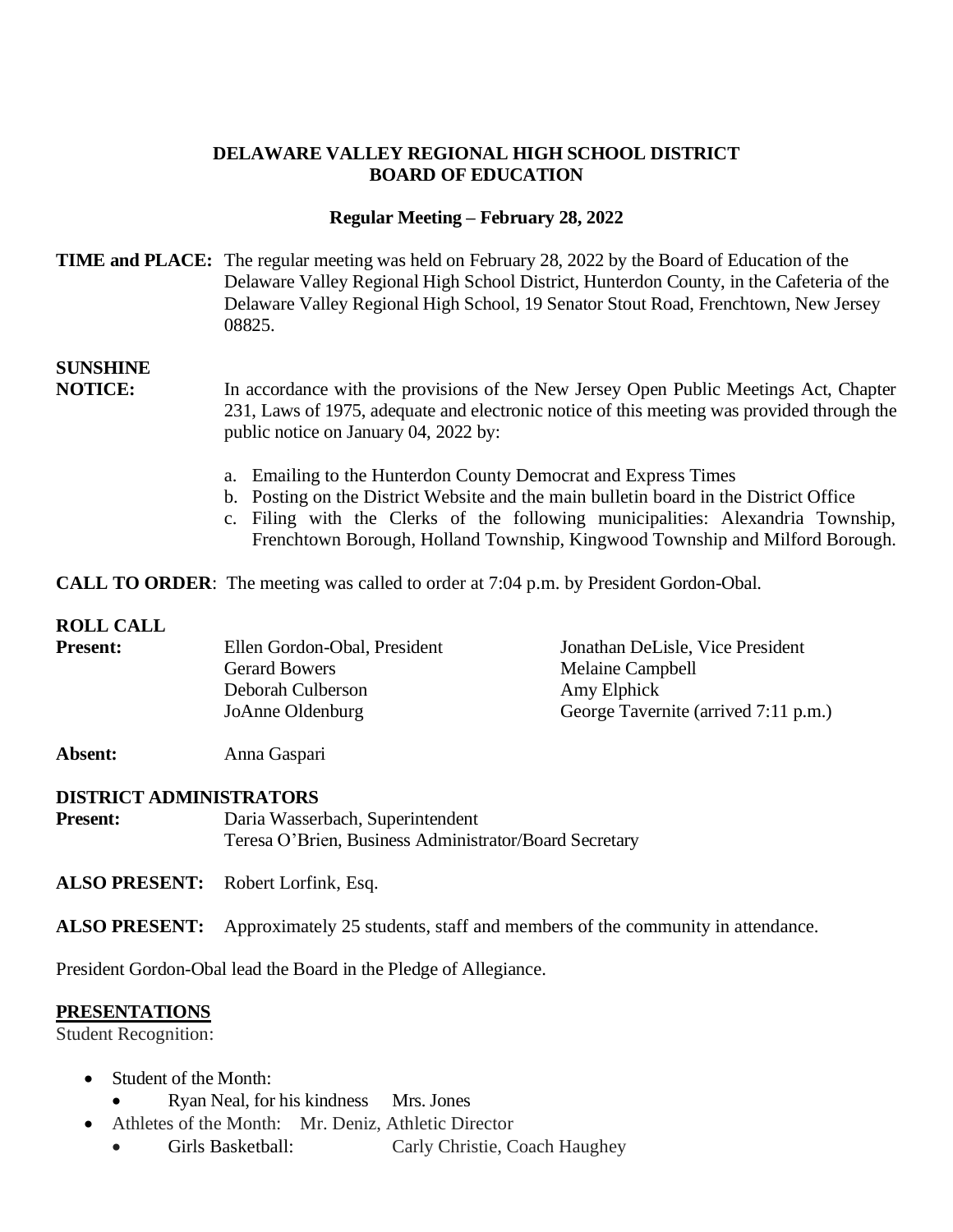- The Arts Student of the Month:
	- Grace LaGuardia and Kacper Domoslawski, Mrs. Ruppert

# **ADMINISTRATIVE/STAFF PRESENTATION AND REPORTS**

Management Reports:

- Testing Report: Start Strong Assessment Mike Gurysh, Director or Curriculum
- School Administration Bill Deniz, Athletic Director, Supervisor of Health and Physical Education
- Principal's Report Submitted by Dr. Broadus Davis, Interim Principal
- Updates to the DVRHS Health and Safety Guidelines 21/22 Daria Wasserbach, Superintendent
	- Public questions on the Updates to the DVRHS Health and Safety Guidelines 21/22

# **PUBLIC COMMENT - Bylaw No. 0167 "Public Participation in Board Meetings"**

- Jeanie Franzo of Alexandria Township thanked the board for working so hard on the updated health and safety guidelines. She stated that the long term effects of wearing masks for two years is not known and that the board is accountable to the students and not to the Department of Health.
- Judy Hanley of Frenchtown stated that she hopes that the track will still be installed even though the school is receiving a credit for not installing the track material.
- Autumn Sanders of Milford Township stated her concern that the students are not allowed enough opportunities for movement throughout the day, including fresh air, and that this impacts their mental health and well-being. She asked how this can be incorporated into the school day.
- Clair Wargaski of Holland Township stated that if the Department of Health and CDC are making recommendations that are not approved by the FDA, she encouraged the board to make it an option that the parents be considered in setting health policy for their children.

# **EXECUTIVE SESSION**

Resolved by the Board of Education of Delaware Valley Regional High School as per Chapter 231, P. L. 1975:

- 1. That it is hereby determined that it may be necessary to meet in Executive Session on Monday, February 28, 2022 at 8:09 p.m. to discuss: Personnel matter
- 2. The matter discussed will be made public if and when confidentiality is no longer required and action pursuant to said discussion shall take place only at a public meeting.
- 3. The length of the meeting is thought to be approximately fifteen (15) minutes. Action will be taken upon returning to open session.

The board returned to open session at 8:17 p.m. on motion by Elphick, seconded by Oldenburg. Motion carried by unanimous voice vote.

# **POST-EXECUTIVE SESSION**

# **BOARD GOALS AND EVALUATION CALENDAR**

2021/2022 District Goals

- 1. To develop and implement learning recovery for all students
- 2. To continue to foster a school culture and climate that honors our shared mission, vision and beliefs that provides a supportive educational environment for teaching and learning for all students and staff.
- 3. Develop community and business partnerships that provide opportunities and experience beyond the classroom for all students.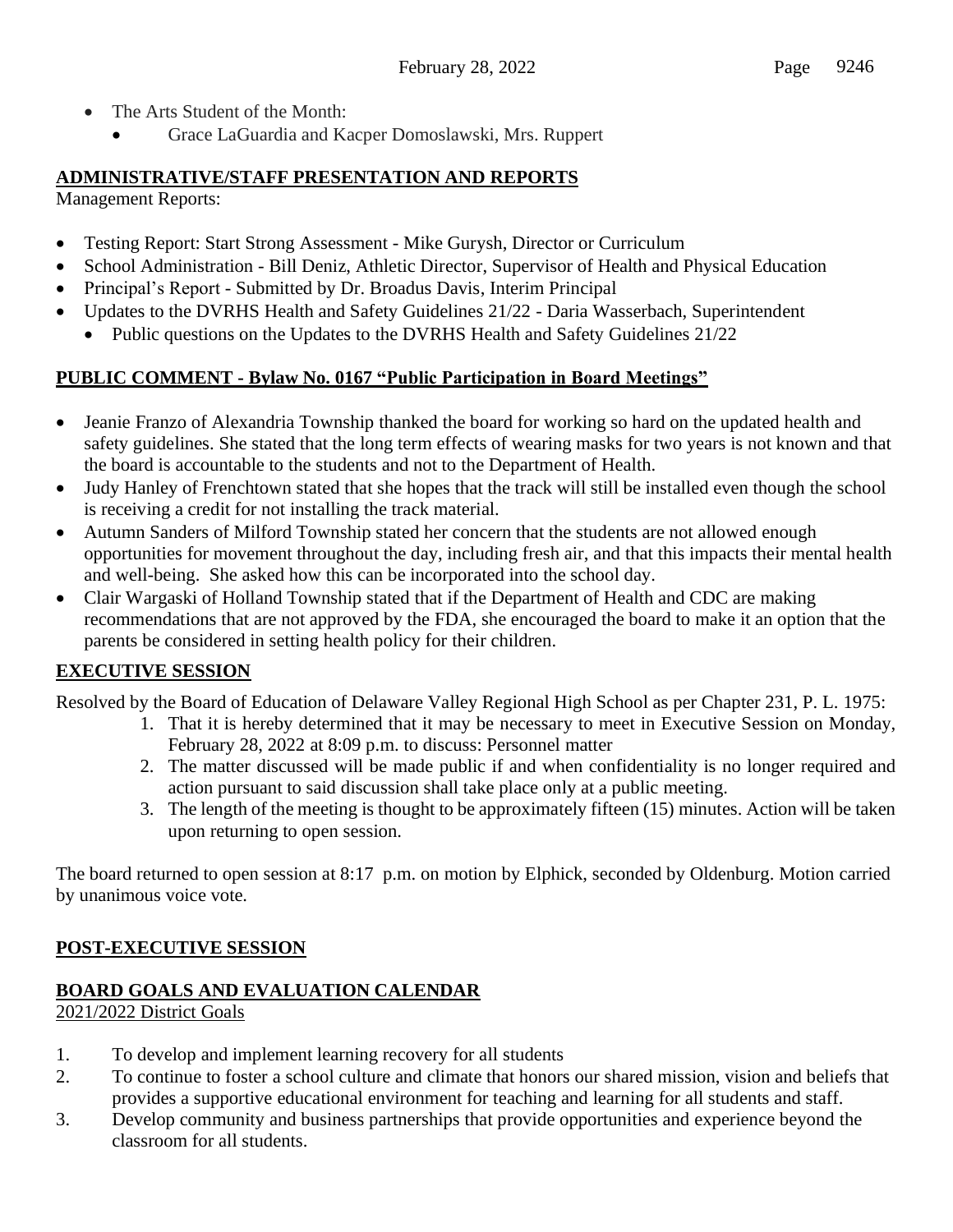4. Develop a strategy to promote Delaware Valley Regional High School, and to retain and attract students.

#### 2021/2022 Calendar for Board/CSA Evaluation:

|                                                                                                 | September 27 |
|-------------------------------------------------------------------------------------------------|--------------|
|                                                                                                 | September 27 |
|                                                                                                 | Monthly      |
|                                                                                                 | May 31       |
| Goal/Leadership Evaluation (Part $1 & Part\ 2) \dots \dots \dots \dots \dots \dots \dots \dots$ | June 20      |
| Goals/Indicators of success incorporated into goal evaluation document                          |              |
|                                                                                                 | April 25     |
|                                                                                                 | May 9        |
|                                                                                                 | May $16$     |
| Initial CSA Summary REport completed and distributed to Board for review                        | June 13      |
| Final CSA Summary Report complete by Board President                                            | June 20      |
|                                                                                                 | June 20      |
| Summary Conference (must be completed by June 30)                                               | June 27      |
|                                                                                                 | June 27      |
|                                                                                                 |              |

# **SUPERINTENDENT – Daria Wasserbach**

Informational Items:

- Update on District Goals and Objectives
- QSAC Update
- Harassment, Intimidation, and Bullying (HIB) Monthly Incident Report for period ending February 28, 2022:

| Month/Year           | # of<br>Incidents<br>Reported | # Identified as<br><b>HIB</b> | Remediation | Discipline $\&$<br>Remediation | Appealed $(Y/N)$ |
|----------------------|-------------------------------|-------------------------------|-------------|--------------------------------|------------------|
| June $29 - Aug. 23$  | $\overline{0}$                | $\boldsymbol{0}$              | N/A         | N/A                            | N/A              |
| Aug $24$ – Sept 27   | $\boldsymbol{0}$              | $\boldsymbol{0}$              | N/A         | N/A                            | N/A              |
| Sept $28 - Oct$ $25$ | $\overline{2}$                | $\mathbf{0}$                  | N/A         | N/A                            | N/A              |
| Oct $26 - Nov 29$    | 3                             | $\overline{2}$                | Y           | Y                              | $\mathbf N$      |
| Nov $30 - Dec 20$    | $\overline{0}$                | $\boldsymbol{0}$              | N/A         | N/A                            | N/A              |
| Dec $21 - Jan 3$     | $\mathbf{1}$                  | $\mathbf{1}$                  | Y           | Y                              | N/A              |
| Jan $4 -$ Jan $24$   | $\overline{0}$                | $\overline{0}$                | N/A         | N/A                            | N/A              |
| Jan 25 – Feb 28      | 5                             | $\mathbf{1}$                  | Y           | Y                              | $\mathbf N$      |
| Feb 29 - Mar 28      |                               |                               |             |                                |                  |
| Mar $29$ – April 25  |                               |                               |             |                                |                  |
| April $26 - May 23$  |                               |                               |             |                                |                  |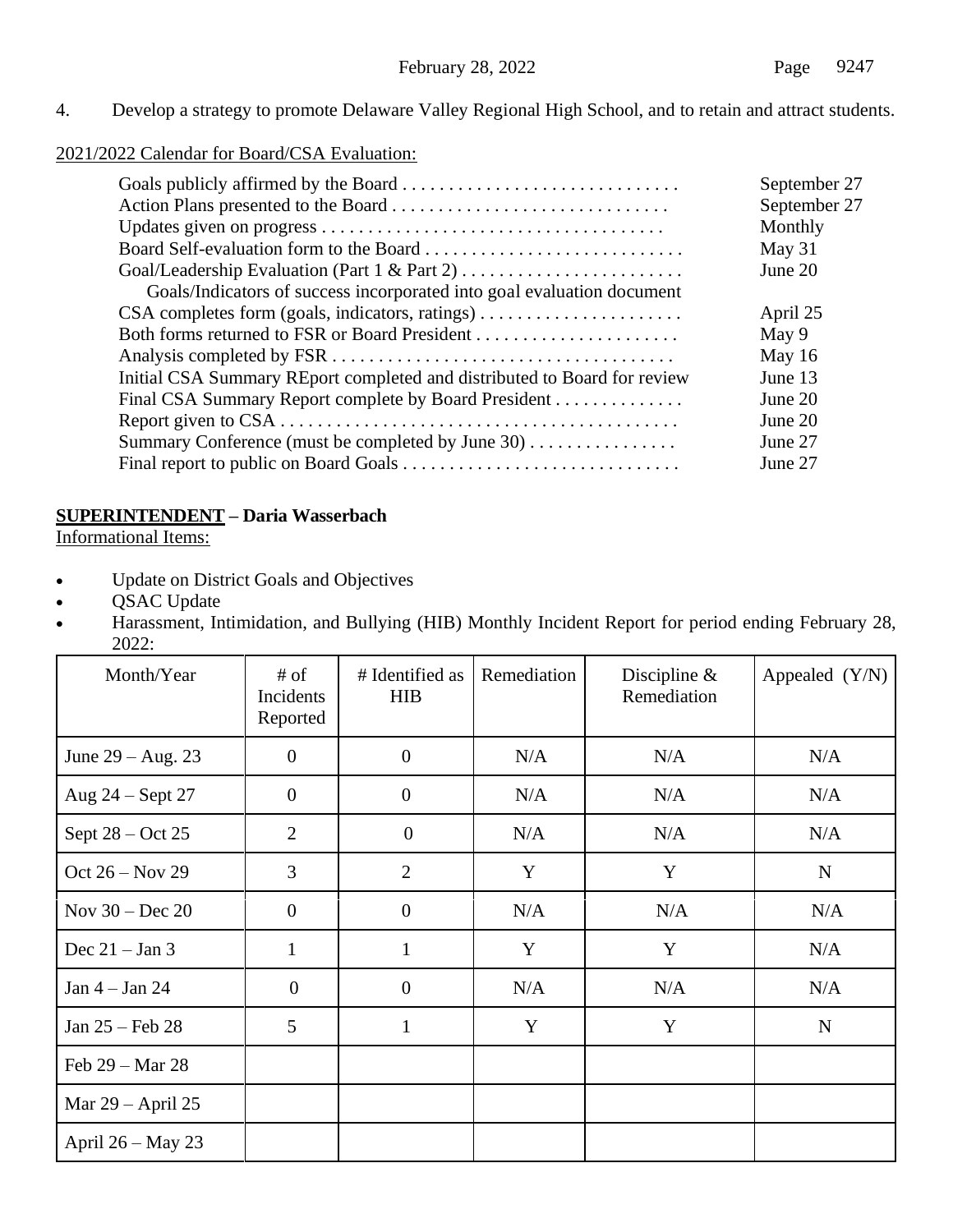| May $24$ – June 27 |     |  |  |
|--------------------|-----|--|--|
| <b>TOTAL</b>       | . . |  |  |

• Short-term Suspension Report: February 28, 2022:

| <b>Student</b> | <b>Violation of Student</b>                 | <b>Level of</b>   | Date/s of         | <b>Terms of</b>         | <b>Clearance</b> |
|----------------|---------------------------------------------|-------------------|-------------------|-------------------------|------------------|
| ID             | <b>Code of Conduct</b>                      | <b>Infraction</b> | <b>Infraction</b> | <b>Suspension/dates</b> | <b>Required</b>  |
| 11140          | <b>Insensitive Comments</b><br>Racial - HIB |                   | 02/15/22          | day OSS 02/22/22        | N/A              |

## • COVID-19 Activity Report:

| Period Ending<br>(COVID Risk by Color) | # of Positive Cases<br>For Period Ending | <b>Cumulative Annual</b><br><b>Positive Cases</b> | <b>Cumulative Annual</b><br><b>Positive Cases For Same</b><br>Period 20/21 SY |
|----------------------------------------|------------------------------------------|---------------------------------------------------|-------------------------------------------------------------------------------|
| <b>August 31, 2021</b>                 | $\overline{4}$                           | $\overline{4}$                                    |                                                                               |
| September 30, 2021                     | 8                                        | 12                                                | 1                                                                             |
| October 31, 2021                       | 69                                       | 81                                                | 1                                                                             |
| <b>November 30, 2021</b>               | 12                                       | 93                                                | 3                                                                             |
| December 31, 2021                      | 48                                       | 141                                               | 9                                                                             |
| <b>January 24, 2022</b>                | 90                                       | 231                                               | 24                                                                            |
| February 28, 2022*                     | 16                                       | 247                                               | 41                                                                            |
| March 28, 2022                         |                                          |                                                   | 53                                                                            |
| April 25,2022                          |                                          |                                                   | 66                                                                            |
| May 23, 2022                           |                                          |                                                   | 68                                                                            |
| June 27, 2022                          |                                          |                                                   | 68                                                                            |

\*As of the time of publication; subject to change pending additional confirmed cases.

#### **Action 22-268 HIB Report**

*BE IT RESOLVED that the Board of Education affirmed the HIB Report submitted on January 24, 2022. Moved by Gordon, seconded by Elphick. On roll call vote, resolution was ADOPTED as follows: ayes, 8; nays, 0.*

**Action 22-269 Revised 2022/2023 School Calendar**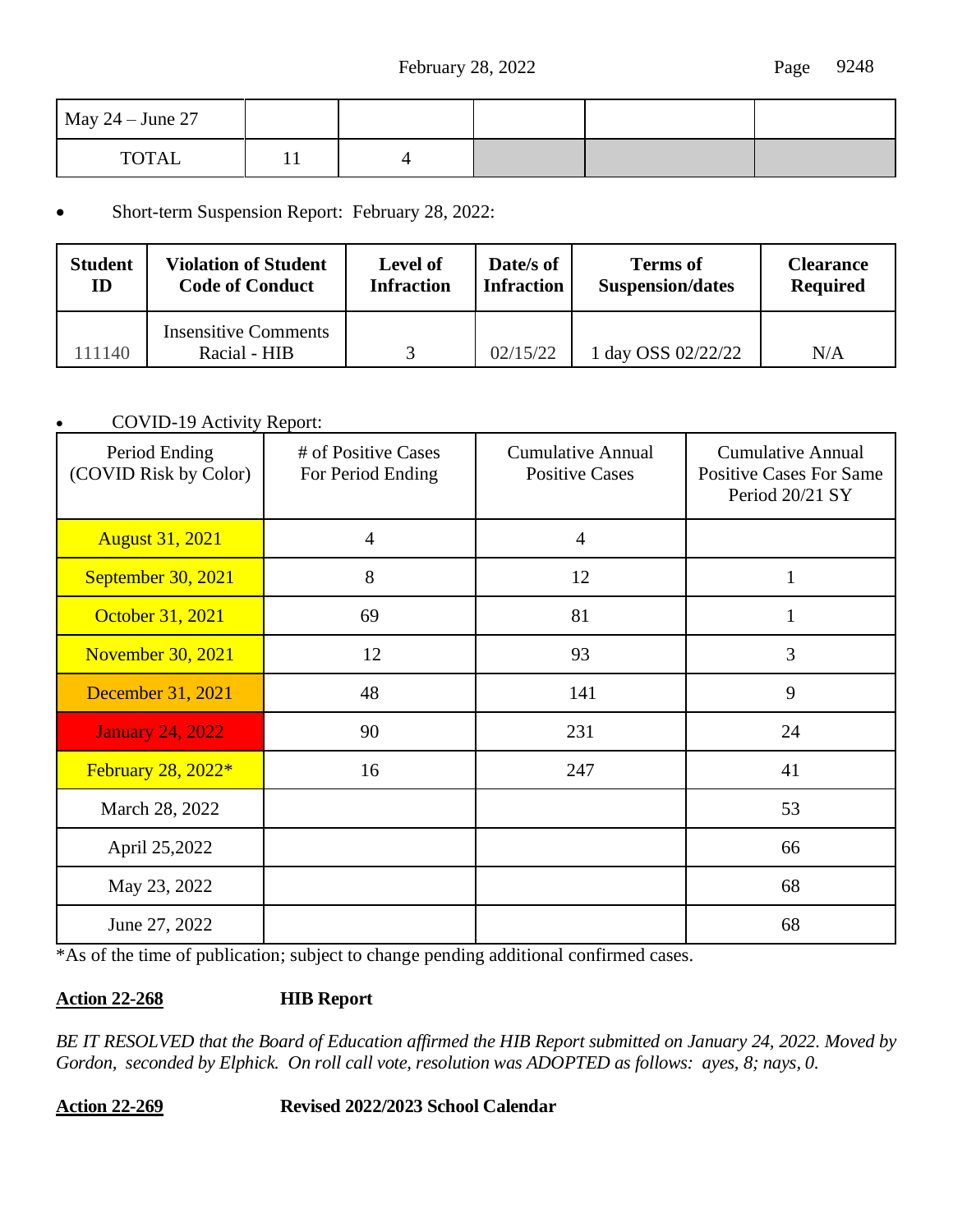*BE IT RESOLVED that the Board of Education re-approved the 2022/2023 School Calendar reflecting the date change on the NJEA Convention dates. Moved by Gordon, seconded by Elphick. On roll call vote, resolution was ADOPTED as follows: ayes, 8; nays, 0.*

### **Action 22-270 Revised 2021/2022 School Calendar**

*BE IT RESOLVED that the Board of Education revised the 2021/2022 School Calendar to reflect the cancellation of the Open Campus Learning Day. There will still be an early dismissal for students. Moved by Gordon, seconded by Elphick. On roll call vote, resolution was ADOPTED as follows: ayes, 8; nays, 0.*

### **Action 22-271 Revised DVRHS Health and Safety Guidelines 21/22**

*BE IT RESOLVED that the Board of Education acknowledged receipt of the revised DVRHS Health and Safety Guidelines 21/22. Moved by Gordon, seconded by Elphick. On roll call vote, resolution was ADOPTED as follows: ayes, 8; nays, 0.*

### **SCHOOL BUSINESS ADMINISTRATOR/BOARD SECRETARY – Teresa O'Brien** Informational Items:

- Next Regular Board of Education Meeting March 21, 2022
- March Bill List Review TBD

#### **Action 22-272 Minutes**

*BE IT RESOLVED that the Board of Education approved the following meeting minutes:*

| January 24, 2022 - Meeting Minutes            |
|-----------------------------------------------|
| January 24, 2022- Executive Meeting Minutes   |
| January 27, 2022 - Special Meeting Minutes    |
| January 27, 2022 - Executive Meeting Minutes  |
| January 31, 2022 - Special Meeting Minutes    |
| January 31, 2022 - Executive Meeting Minutes  |
| February 1, 2022 - Special Meeting Minutes    |
| February 1, 2022 - Executive Meeting Minutes  |
| February 15, 2022 - Special Meeting Minutes   |
| February 15, 2022 - Executive Meeting Minutes |
| February 16, 2022 - Special Meeting Minutes   |
| February 16, 2022 - Executive Meeting Minutes |
| February 23, 2022 - Special Meeting Minutes   |
| February 23, 2022 - Executive Meeting Minutes |

*Moved by Tavernite, seconded by Campbell. On roll call vote, resolution was ADOPTED as follows: ayes, 8; nays, 0.*

**OPERATIONS COMMITTEE –** George Tavernite - Chairperson, Jonathan DeLisle, Ellen Gordon, JoAnne Oldenburg Informational items:

**Action 22-273 2021/2022 Field Trips**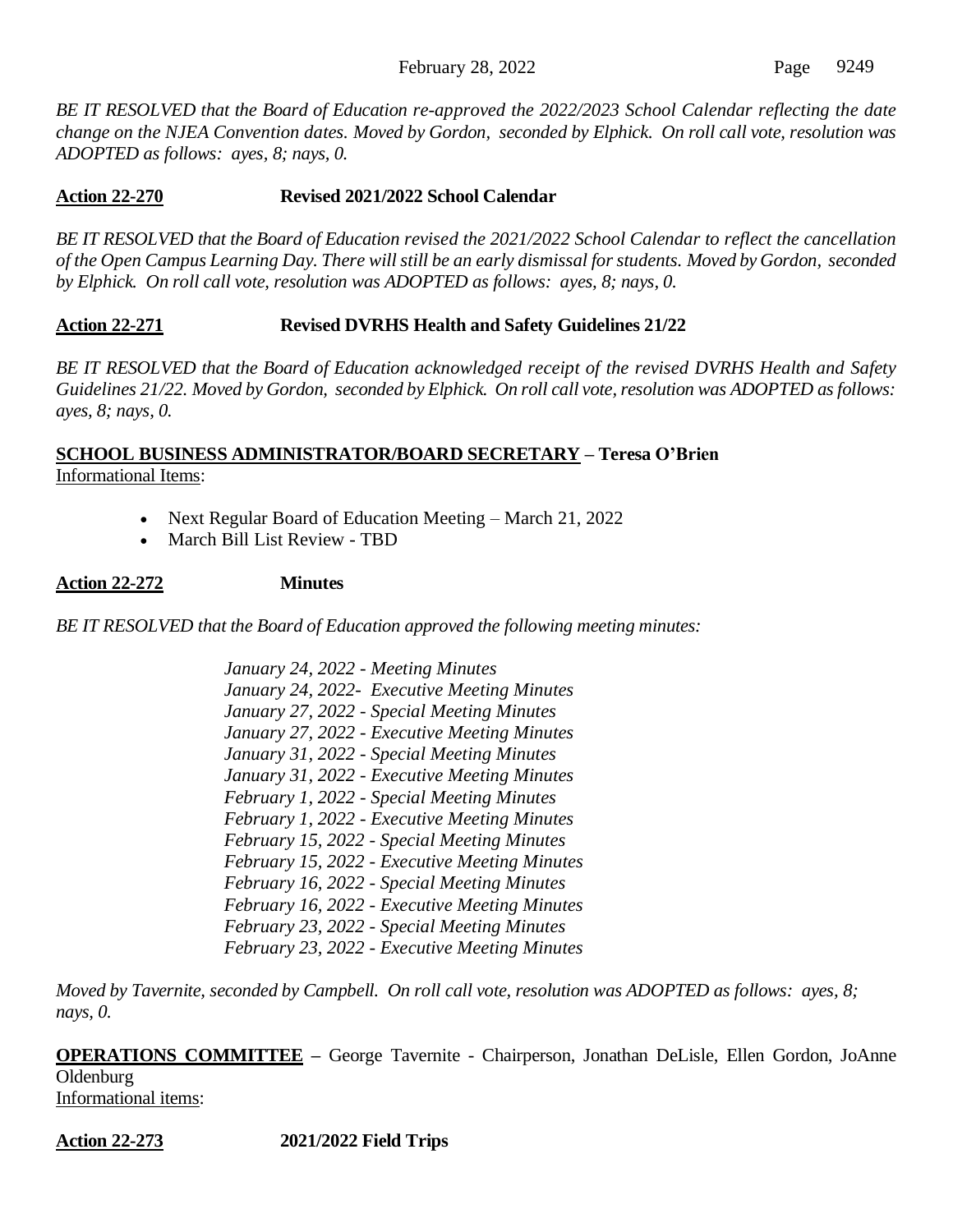| <b>Organization/Department</b> | <b>Destination</b>                                          | Date          |
|--------------------------------|-------------------------------------------------------------|---------------|
| Special Ed                     | Frenchtown, NJ                                              | February 2022 |
| Science                        | Flemington, NJ                                              | March 2022    |
| Music                          | Milford, NJ<br>Wayne, NJ<br>Bethlehem, PA                   | February 2022 |
| Music                          | <b>TBD</b><br>Bridgewater Township, NJ<br>Scotch Plains, NJ | March 2022    |
| Music                          | Edison, NJ                                                  | April 2022    |
| Art                            | Frenchtown, NJ                                              | March 2022    |

*BE IT RESOLVED that the Board of Education approved the following 2021/2022 Field Trips in accordance with N.J.A.C. 6A:23A-5.8 (c):*

*Moved by Tavernite, seconded by DeLisle. On roll call vote, resolution was ADOPTED as follows: ayes, 8; nays, 0.*

# **Action 22-274 Spring Athletic Trips**

*BE IT RESOLVED that the Board of Education approved athletic trips in conjunction with the spring athletic schedule 3A. Moved by Tavernite, seconded by DeLisle. On roll call vote, resolution was ADOPTED as follows: ayes, 8; nays, 0.*

# **Action 22-275 Change Order – Turf Installation**

*BE IT RESOLVED that the Board of Education approved the following change order to the contract with FieldTurf USA, Inc. for the Turf Installation:*

| Change Order # | <i>Purpose</i>                            | <b>Amount</b> | <b>Total Change to Contract</b> |
|----------------|-------------------------------------------|---------------|---------------------------------|
| CO-01          | Requested additional logos/field markings | \$13,275.00   | \$13,275.00                     |

*Moved by Tavernite, seconded by DeLisle. On roll call vote, resolution was ADOPTED as follows: ayes, 8; nays, 0.*

# **Action 22-276 Change Order – Turf Project**

*BE IT RESOLVED that the Board of Education approved the following change order to the contract with The Landtek Group for turf project:*

| Change Order $#$ | Purpose | Amount | <b>Total Change to Contract</b> |
|------------------|---------|--------|---------------------------------|
|------------------|---------|--------|---------------------------------|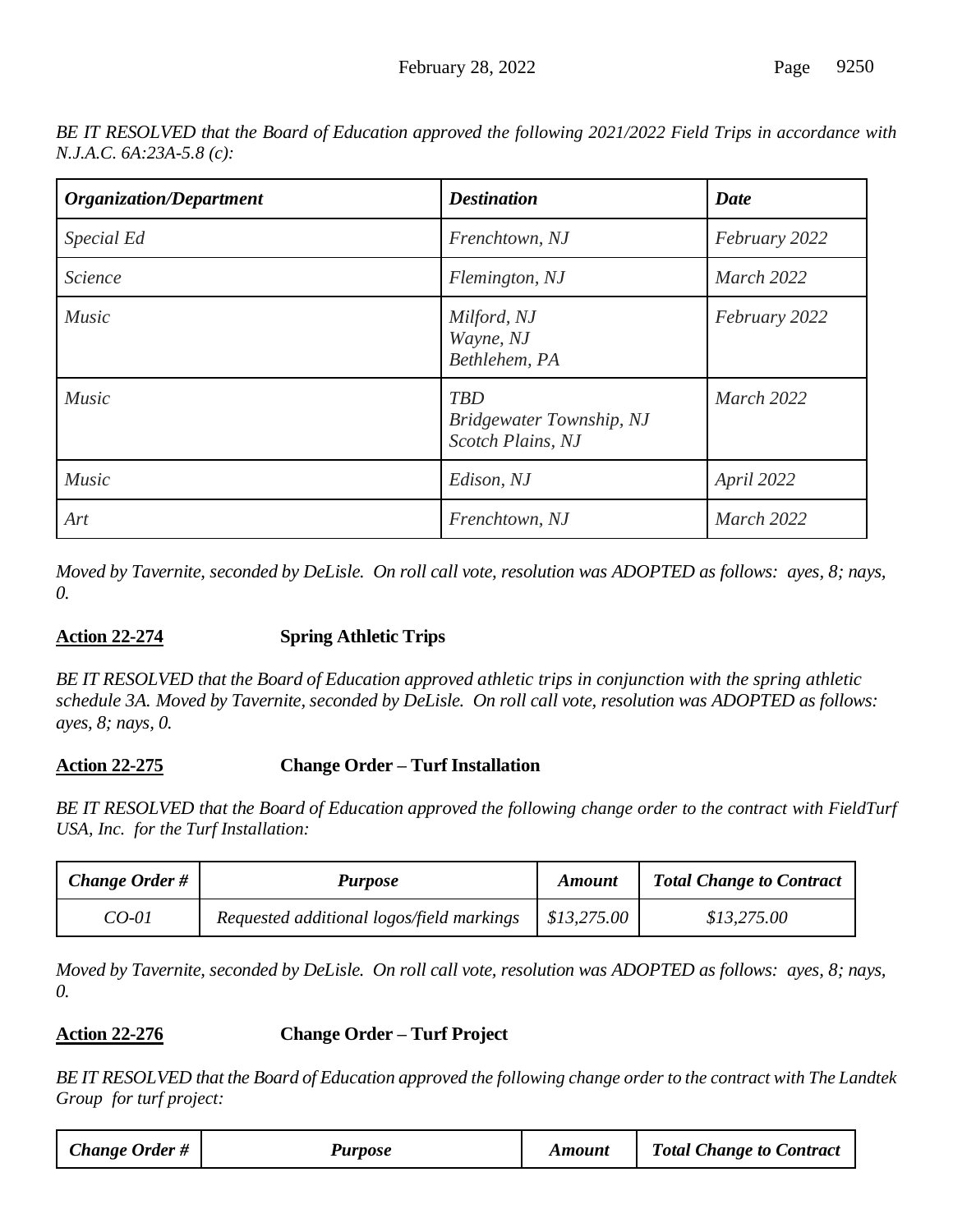| 9251 |
|------|
|      |

| $CO-01$ | Credit for not installing Track Material | $(*85,000.00)$ | $(\$85,000.00)$ |
|---------|------------------------------------------|----------------|-----------------|
|---------|------------------------------------------|----------------|-----------------|

*Moved by Tavernite, seconded by DeLisle. On roll call vote, resolution was ADOPTED as follows: ayes, 8; nays, 0.*

## **Action 22-277 Change Order – Turf Project**

*BE IT RESOLVED that the Board of Education approved the following change order to the contract allowance of \$30,000.00 with The Landtek Group for turf project:*

| Change<br>Order $#$ | <b>Purpose</b>                                                         | <b>Amount</b>  | <b>Contract Allowance</b><br><b>Balance</b> |
|---------------------|------------------------------------------------------------------------|----------------|---------------------------------------------|
| $PCO-04$            | Concrete nailer ACO drain, curbing at sand pit,<br>and add'l surveying | $(\$6,850.00)$ | \$23,150                                    |
| <i>PCO-06</i>       | Add'l grading & seeding                                                | (\$8,000.00)   | \$15,150                                    |

*Moved by Tavernite, seconded by DeLisle. On roll call vote, resolution was ADOPTED as follows: ayes, 8; nays, 0.*

#### **Action 22-278 Vehicle Purchases**

*BE IT RESOLVED that the Board of Education awarded contracts for the purchase of vehicles in accordance with the vehicle replacement schedule and paid for through the Delaware Valley Regional Transportation Consortium as follows:*

| <b>Vendor</b> | <b>Purchasing Coop</b>                  | <b>Item</b>                | <i><b>Quantity</b></i> | Cost         | <b>Total</b> |
|---------------|-----------------------------------------|----------------------------|------------------------|--------------|--------------|
| H.A. DeHart   | <b>HCESC Bid#</b><br><b>TRANS-21-10</b> | Thomas 54<br>Passenger Bus | 4                      | \$115,677.40 | \$462,709.60 |
| <b>Total</b>  |                                         |                            |                        |              | \$462,709.60 |

*Moved by Tavernite, seconded by DeLisle. On roll call vote, resolution was ADOPTED as follows: ayes, 8; nays, 0.*

**FINANCE COMMITTEE** – Gerard Bowers - Chairperson, Jonathan DeLisle, Anna Gaspari, Ellen Gordon Informational Items:

#### **Action 22-279 February 28 Bill List**

*BE IT RESOLVED that the Board of Education approved the February 28, 2022 bill list as follows:*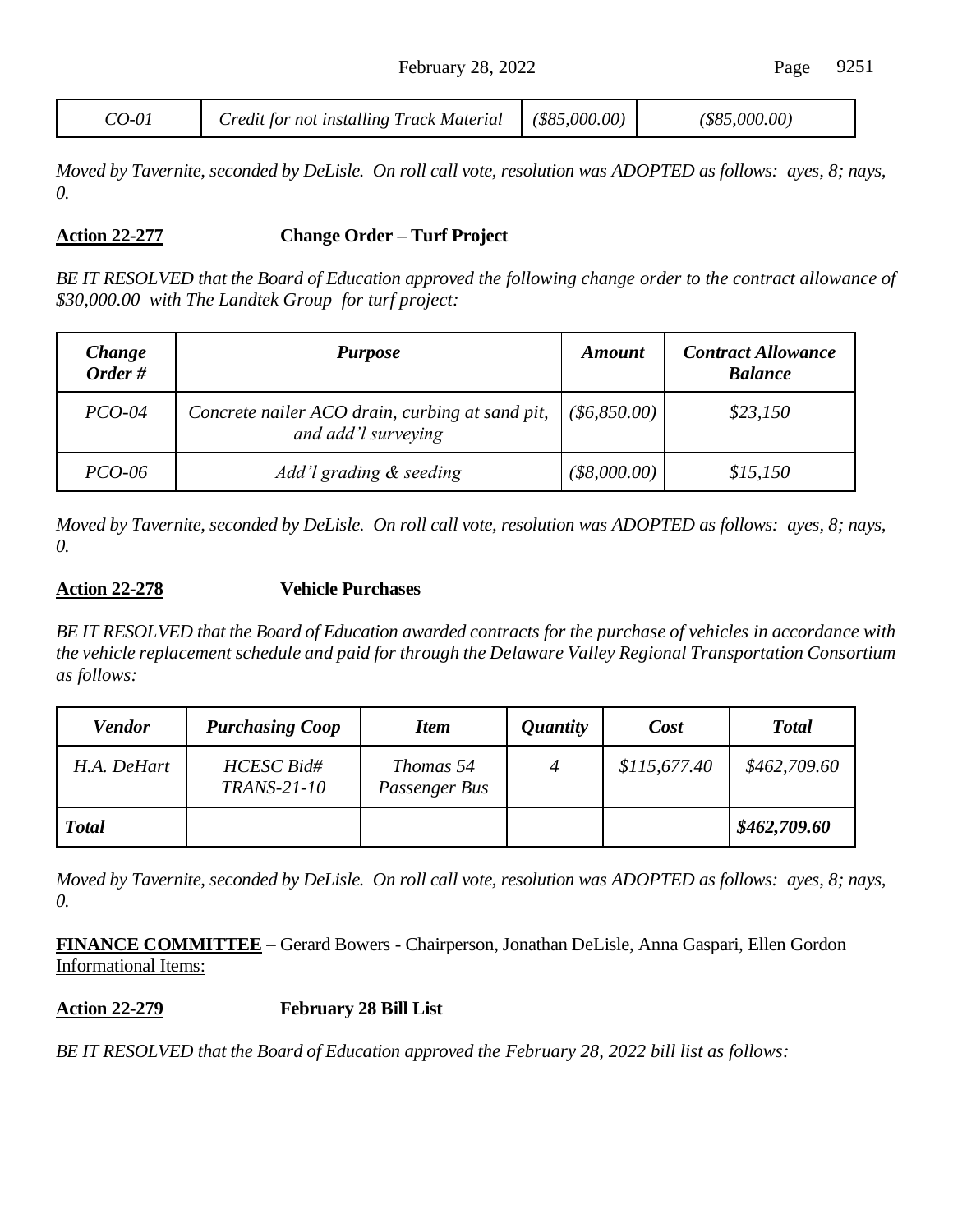| Page | 9252 |
|------|------|
|      |      |

| General Fund 10                               |    | \$2,350,924.64 |
|-----------------------------------------------|----|----------------|
| Special Revenue Fund 20                       |    | 5,985.73       |
| Technology Fund 61                            |    | 9,699.18       |
| <b>Transportation Consortium Fund 62</b>      |    | 453,989.67     |
| <b>Administrative Shared Services Fund 63</b> |    | 14,161.79      |
| <b>Total</b>                                  |    | \$2,834,761.01 |
| Cafeteria (December)                          | S. | 38,522.42      |

*Moved by Bowers, seconded by Campbell. On roll call vote, resolution was ADOPTED as follows: ayes, 8; nays,0.*

#### **Action 22-280 Budget Transfers – January**

*BE IT RESOLVED that the Board of Education approved line item transfers dated January 01, 2022 through January 31, 2022 in the amount of \$20,811.74. Moved by Bowers, seconded by Campbell. On roll call vote, resolution was ADOPTED as follows: ayes, 8; nays,0.*

#### **Action 22-281 January 2022 Fund Financial Report**

*BE IT RESOLVED that the Board of Education acknowledged receipt of the monthly certification of the Board Secretary for January 2022, and after review of the Board Secretary's and January 2022 Treasurer's Reports, certify no major account or fund has been over-expended in violation of N.J.A.C.6A:23 – 2.11(c) 3 and that sufficient funds are available to meet the District's financial obligation for the remainder of the fiscal year and that no budgetary line-item account has been exceeded pursuant to N.J.S.A. 18A:22-8.1, and that no line-item account has encumbrances and expenditure, which in total exceed the line-item appropriation in violation of N.J.A.C. 6A23-2.11(a). Moved by Bowers, seconded by Campbell. On roll call vote, resolution was ADOPTED as follows: ayes, 8; nays,0.*

#### **Action 22-282 January 2022 Other Financial Reports**

*BE IT RESOLVED that the Board of Education approved the following financial reports:*

| <b>Game Officials Account</b>     | January 2022 |
|-----------------------------------|--------------|
| Petty Cash Account                | January 2022 |
| <b>Student Activities Account</b> | January 2022 |
| Scholarship Account               | January 2022 |
| Cafeteria Account                 | January 2022 |

*Moved by Bowers, seconded by Campbell. On roll call vote, resolution was ADOPTED as follows: ayes, 8; nays,0.*

**Action 22-283 Waiver of Requirements – SEMI Program**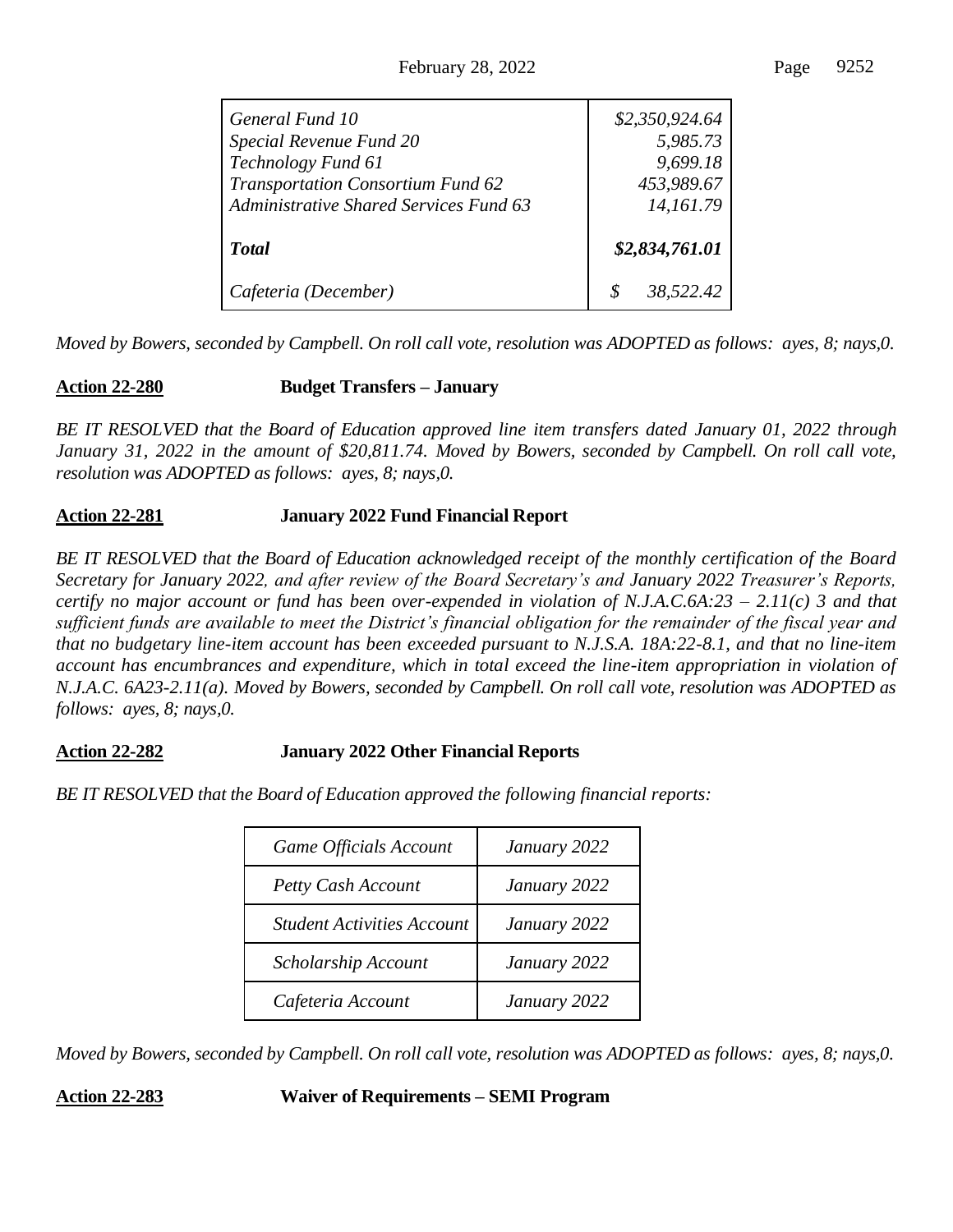*BE IT RESOLVED that the Board of Education approved the following resolution requesting a waiver of requirements for the Special Education Medicaid Initiative (SEMI) Program:*

*WHEREAS, N.J.A.C. 6A:23A-5.3 provides that a school district may request a waiver of compliance with respect to the district's participation in the Special Education Medicaid Initiative (SEMI) Program for the 2022-2023; and*

*WHEREAS the Delaware Valley Regional High School Board of Education desires to apply for this waiver due to the fact that it projects having fewer than 40 Medicaid eligible classified students 2022-2023 budget year;*

*NOW THEREFORE BE IT RESOLVED that the Delaware Valley Regional High School Board of Education hereby authorizes the Chief School Administrator to submit to the Executive County Superintendent of Schools in the County of Hunterdon an appropriate waiver of the requirements of NJAC 6A23A-5.3 for the 2022-2023 school year.*

*Moved by Bowers, seconded by Campbell. On roll call vote, resolution was ADOPTED as follows: ayes, 8; nays,0.*

# **Action 22-284 Out of District Parental Tuition Contract – Student #107493**

*BE IT RESOLVED that the Board of Education approved the Out of District Parental Tuition Contract Agreement (Student # 107493) in the amount of \$4,000 effective February 1, 2022. Moved by Bowers, seconded by Campbell. On roll call vote, resolution was ADOPTED as follows: ayes, 8; nays,0.*

### **Action 22-285 June 20, 2021 Annual Comprehensive Financial Report (ACFR)**

*BE IT RESOLVED that the Board of Education accepts the June 30, 2021 Annual Comprehensive Financial Report (ACFR) as presented. Moved by Bowers, seconded by Campbell. On roll call vote, resolution was ADOPTED as follows: ayes, 8; nays,0.*

#### **Action 22-286 Audit Recommendations & Corrective Action Plan – June 30, 2021**

*BE IT RESOLVED that the Delaware Valley Regional High School Board of Education accepts the following Audit Recommendations and Corrective Action Plan for fiscal year ending June 30, 2021:*

|                         | 1. Administrative Practices & Procedures      | No recommendation       |
|-------------------------|-----------------------------------------------|-------------------------|
|                         | 2. Financial Planning, Accounting & Reporting | No recommendation       |
|                         | 3. School Purchasing Programs                 | No recommendation       |
| 4. School Food Service  |                                               | No recommendation       |
|                         | 5. Student Body Activities                    | No recommendation       |
|                         | 6. Application for State School Aid           | No recommendation       |
| 7. Pupil Transportation |                                               | No recommendation       |
|                         | 8. Facilities and capital assets              | No recommendation       |
| Miscellaneous<br>9.     |                                               | No recommendation       |
|                         | 10. Status of Prior Year Audit Finding        | No prior year findings/ |
|                         | /Recommendations                              | recommendations         |

*Moved by Bowers, seconded by Campbell. On roll call vote, resolution was ADOPTED as follows: ayes, 8; nays,0.*

**Action 22-287 Employee/Board Member Travel**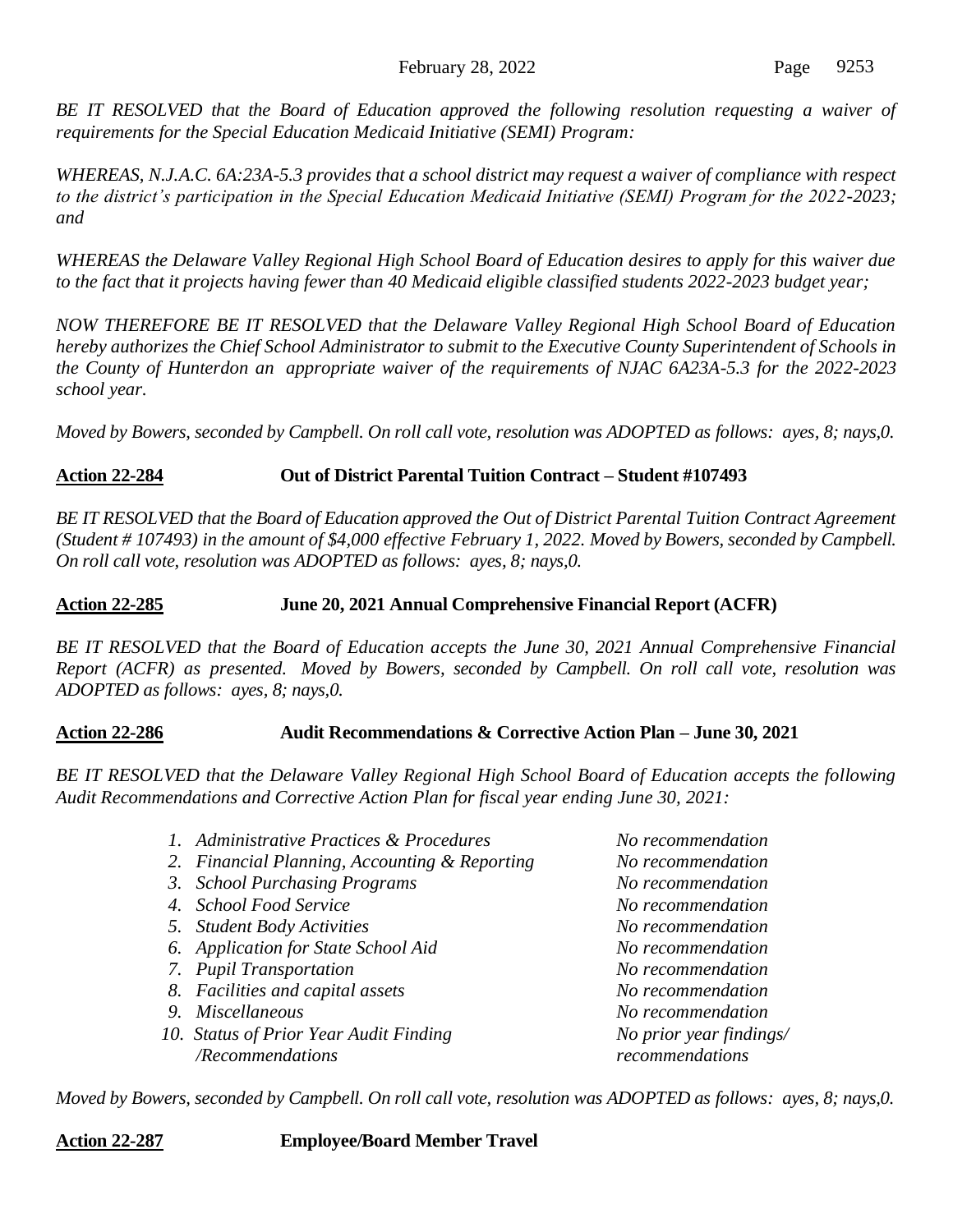*BE IT RESOLVED that the Board of Education approved the following requests for employee/board member travel in accordance with the School District Accountability Act and Board of Education Policy. Only overnight stays are eligible for meal reimbursement. Mileage, meals and lodging reimbursements shall be in accordance with NJ Statute, Code and NJ Department of Treasury Guidelines. OMB Mileage Reimbursement Rate: \$0.35*

| <b>Employee/ BOE</b><br><b>Member</b> | <b>Program Title/</b><br><b>Location</b>       | Date(s)                        | Cost     | Mileage/<br><b>Tolls</b>    | Lodging<br><b>Total</b> | <b>Meals</b><br><b>Total</b> |
|---------------------------------------|------------------------------------------------|--------------------------------|----------|-----------------------------|-------------------------|------------------------------|
| <b>Tracy Miceli</b>                   | HCLA 2022 Winter<br>Workshop<br>Flemington, NJ | 2/24                           | \$45.00  | \$6.93\$                    | \$0.00                  | \$0.00                       |
| <b>Ashley Pritchard</b>               | NJSCA Spring<br>Conference<br>Union, NJ        | 4/1                            | \$35.00  | \$33.67                     | \$0.00                  | \$0.00                       |
| <b>Arnold Stang</b>                   | NJSBGA Expo<br>Atlantic City, NJ               | 3/20, 3/21,<br>$3/22$ & $3/23$ | \$300.00 | \$88.90<br>Tolls<br>\$20.00 | \$221.34                | \$0.00                       |

*Moved by Bowers, seconded by Campbell. On roll call vote, resolution was ADOPTED as follows: ayes, 8; nays,0.*

**NEGOTIATIONS COMMITTEE** - Ellen Gordon-Obal – Chairperson, Deborah Culberson, JoAnne Oldenburg, George Tavernite

Informational items:

**PERSONNEL COMMITTEE** – Ellen Gordon-Obal – Chairperson, Melaine Campbell, Deborah Culberson, Jonathan DeLisle Informational items:

IT IS NOTED THAT ALL STAFF APPOINTMENTS ARE AT THE RECOMMENDATION OF THE SUPERINTENDENT OF SCHOOLS AND THAT ALL SALARIES ARE PRO-RATED TO THE EFFECTIVE DATE OF EMPLOYMENT.

# **Action 22-288 Resignation – Marissa Geary**

*BE IT RESOLVED that the Board of Education accepted the resignation of Marissa Geary, Mental Health Counselor/School Psychologist, with regret, effective March 10, 2022. Moved by Gordon, seconded by Elphick. On roll call vote, resolution was ADOPTED as follows: ayes, 8; nays, 0.*

# **Action 22-289 Resignation – Denise Donnelly**

*BE IT RESOLVED that the Board of Education accepted the resignation of Denise Donnelly, Principal's Secretary, with regret, effective February 25, 2022. Moved by Gordon, seconded by Elphick. On roll call vote, resolution was ADOPTED as follows: ayes, 8; nays, 0.*

**Action 22-290 Retirement – Donna Daku**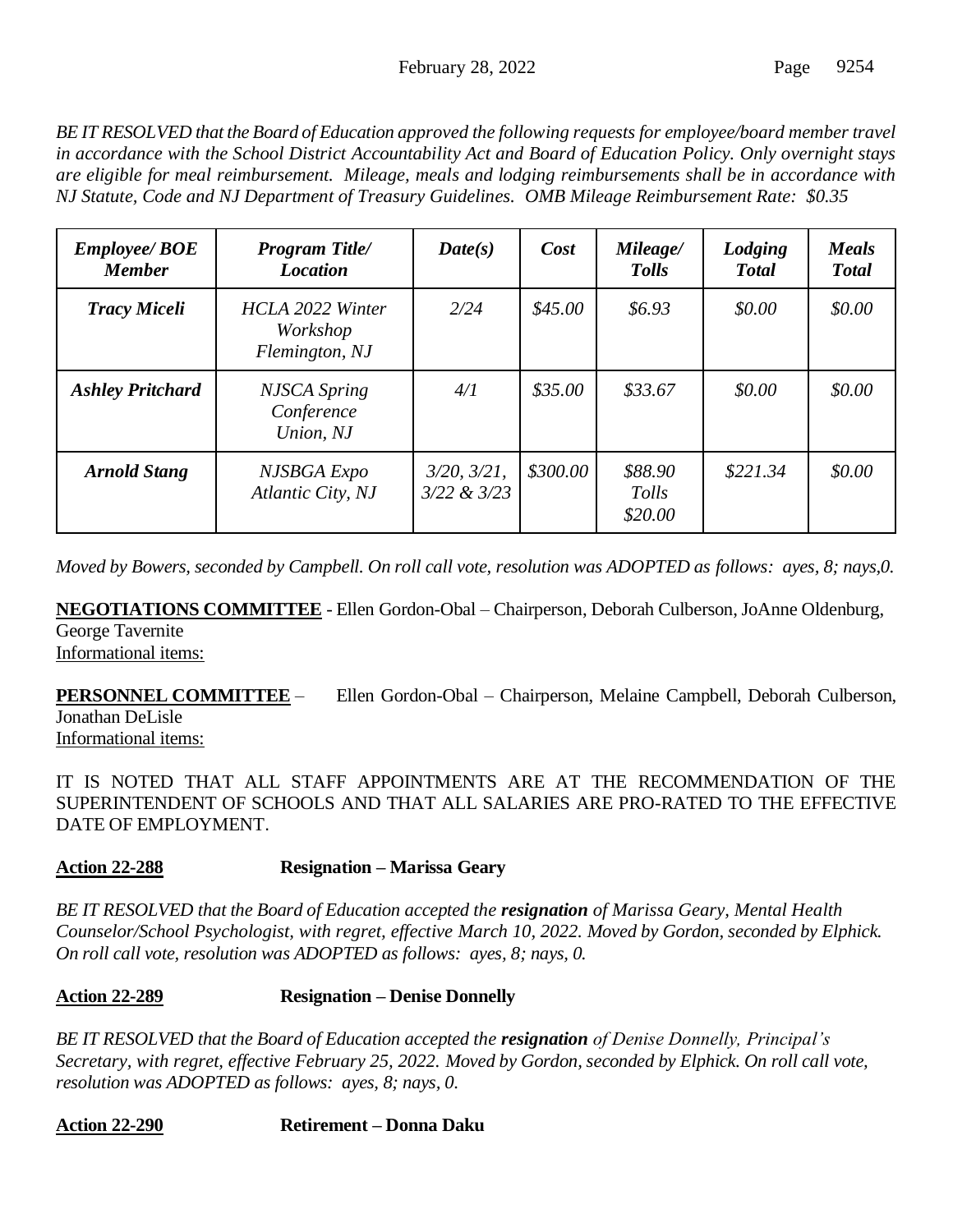*BE IT RESOLVED that the Board of Education accepted the letter of retirement of Donna Daku, Administrative Assistant to the Superintendent/Human Resources, with regret, effective July 1, 2022. Moved by Gordon, seconded by Elphick. On roll call vote, resolution was ADOPTED as follows: ayes, 8; nays, 0.*

# **Action 22-291 Retirement – Jerry Ford, Jr.**

*BE IT RESOLVED that the Board of Education accepted the letter of retirement of Jerry Ford, Jr., Transportation Supervisor, with regret, effective August 1, 2022. Moved by Gordon, seconded by Elphick. On roll call vote, resolution was ADOPTED as follows: ayes, 8; nays, 0.*

### **Action 22-292 2021/2022 Employment Contract – Amanda Matlee**

*BE IT RESOLVED that the Board of Education approved the 2021/2022 employment contract for Amanda Matlee, as Mental Health Counselor, 1.0 FTE, MS+15, Step 10, at a salary of \$67,200, prorated, effective on or about March 7, 2022 and ending June 30, 2023. Moved by Gordon, seconded by Elphick. On roll call vote, resolution was ADOPTED as follows: ayes, 8; nays, 0*

### **Action 22-293 Job Descriptions**

*BE IT RESOLVED that the Board of Education accepted the following Job Descriptions:*

*Transportation Supervisor Assistant Transportation Supervisor*

*Moved by Gordon, seconded by Elphick. On roll call vote, resolution was ADOPTED as follows: ayes, 8; nays, 0*

# **Action 22-294 2021/2022 Employment Contract – Jeffrey Reiss**

*BE IT RESOLVED that the Board of Education approved the employment contract for Jeffrey Reiss, as Assistant Transportation Supervisor, with a salary of \$90,000, beginning April 1, 2022 to June 30, 2022. Salary paid for by the Transportation Jointure. Moved by Gordon, seconded by Elphick. On roll call vote, resolution was ADOPTED as follows: ayes, 8; nays, 0*

#### **Action 22-295 2021/2022 Employment Contract – Christine Hons**

*BE IT RESOLVED that the Board of Education approved the employment of Christine Hons, Positive Behavior Support Counselor, working up to 29 hours per week at \$44.00 an hour through Title I and ARP/ESSER Mental Health Support Staffing Sub-grant. Moved by Gordon, seconded by Elphick. On roll call vote, resolution was ADOPTED as follows: ayes, 8; nays, 0*

#### **Action 22-296 Horizontal Movement on Guide – Daniel Brokaw**

*BE IT RESOLVED that the Board of Education approved horizontal movement across the guide for Daniel Brokaw, Science Teacher, 1.0 FTE, from BS+15, Step 1-2, to MS, Step 1-2, at a salary of \$58,110, effective January 1, 2022. Moved by Gordon, seconded by Elphick. On roll call vote, resolution was ADOPTED as follows: ayes, 8; nays, 0*

**Action 22-297 2021/2022 Transportation Driver**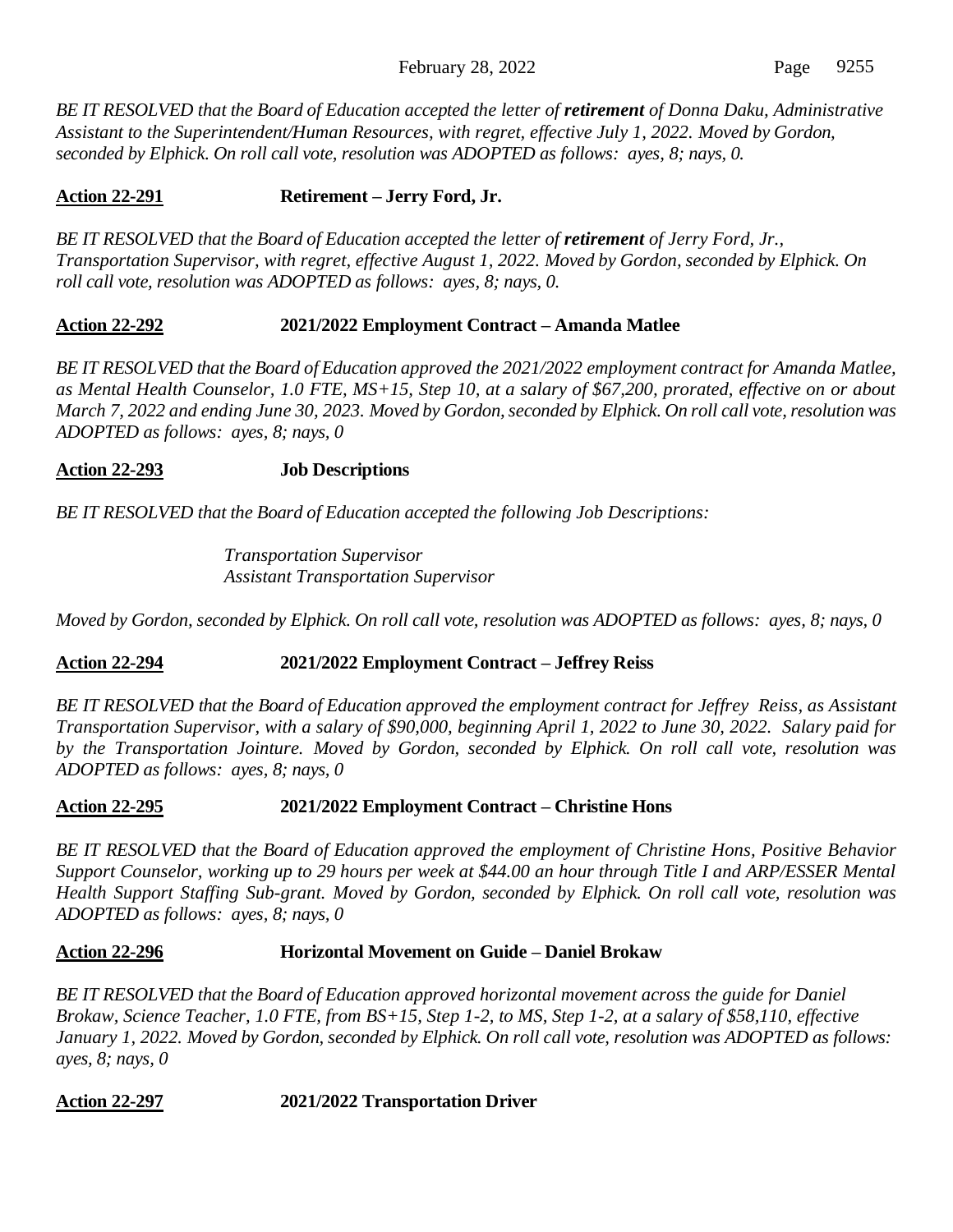*BE IT RESOLVED that the Board of Education approved the following Contracted Transportation Driver for the 2021/2022 School Year. Salary paid for by the Transportation Consortium.*

| <b>HOURLY RATE</b><br>NAME. |         | START DATE |
|-----------------------------|---------|------------|
| Angela Giannavola           | \$29.00 | 3/1/2022   |

*Moved by Gordon, seconded by Elphick. On roll call vote, resolution was ADOPTED as follows: ayes, 8; nays, 0*

#### **Action 22-298 2021/2022 Co-Curricular Schedule B Coach**

*BE IT RESOLVED that the Board of Education approved the employment contract of the following Co-Curricular Schedule B Coach for the 2021/2022 school year:*

| <i>POSITION</i>                 | <i><b>APPLICANT</b></i> | YEARS EXPERIENCE 2021/2022 SALARY |         |
|---------------------------------|-------------------------|-----------------------------------|---------|
| Lacrosse Assistant Girl's Coach | Allyson Scerbo          |                                   | \$5,995 |
| <b>Set Design</b>               | Thomas Watson           |                                   | \$3,032 |

*Moved by Gordon, seconded by Elphick. On roll call vote, resolution was ADOPTED as follows: ayes, 8; nays, 0*

**Action 22-299 2021/2022 Teacher Substitute**

*BE IT RESOLVED that the Board of Education approved the following teacher substitute for the 2021-2022 school year:*

*Nicholas Gerard*

*Moved by Gordon, seconded by Elphick. On roll call vote, resolution was ADOPTED as follows: ayes, 8; nays, 0*

**Action 22-300 2021/2022 Employment Contract – Paul Tomko**

*BE IT RESOLVED that the Board of Education approved the 2021/2022 employment contract for Paul Tomko, as the System Support Specialist, at a salary of \$67,642, prorated, effective March 1, 2022. Salary to be paid from utilizing the Technology Consortium. Moved by Gordon, seconded by Elphick. On roll call vote, resolution was ADOPTED as follows: ayes, 8; nays, 0*

**POLICY COMMITTEE** – Amy Elphick – Chairperson, Gerard Bowers, Anna Gaspari, Ellen Gordon Informational items:

#### **Action 22-301 Policy & Regulations - First Reading**

*BE IT RESOLVED that the Board of Education approved the first reading:*

*Bylaw 0168, "Recording Board Meetings*

*Moved by Elphick, seconded by Bowers. On roll call vote, resolution was ADOPTED as follows: ayes, 8; nays, 0*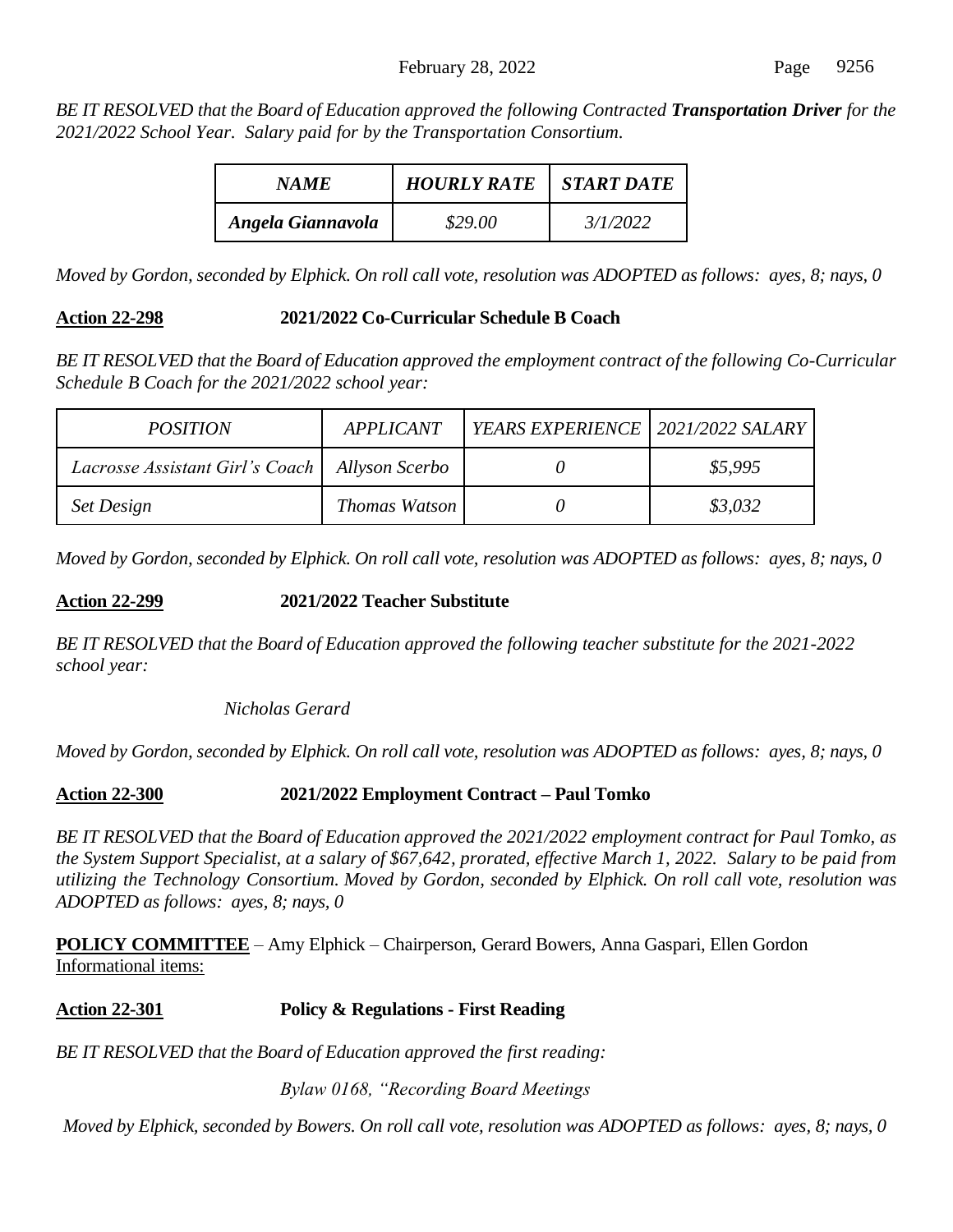# **EDUCATION AND STUDENT AFFAIRS COMMITTEE** -Jonathan DeLisle - Chairperson, Melaine Campbell,

Amy Elphick, Ellen Gordon Informational items:

### **Community Activities Calendar:**

Alexandria Township: Township Committee Meeting  $(2<sub>nd</sub> Wednesday)$ Dumpster Day, March, 19th, 8:00 am - 11:00 am

Holland Township: Township Committee Meeting  $(1 \times 1)$  and  $3 \times 1$  Tuesday) Document Paper Shredding Day, April 30th, 9:00 am - 12:00 pm

Kingwood Township: Township Committee Meeting  $(1 \times \text{Thursday})$ New Jersey's Changing Climate, Virtual Webinar presented by Professor David Robinson, NJ State Climatologist, March 28, 7:00pm **https://dvrhs:zoom.us/j/84332929047**

Frenchtown Borough: Township Committee Meeting  $(1 \times$  Wednesday) Affordable Rentals in Frenchtown, waiting list deadline April 19, 2022

Milford Borough: Township Committee Meeting  $(1 \times 1)$  and  $3 \times 1$  Monday)

Delaware Valley Regional High School: Winter Musical - March 3rd - 6:00pm, March 4th & 11th - 7:00 pm, March 5th & 12th - 2:00 pm Early Dismissal(Students only) - March 9th NJSGPA Testing - Grade 11, March 14th - 17th District Arts Festival - March 24th ASVAB - March 28th

# **Action 22-302 2022/2023 Senior Parking Fee**

*BE IT RESOLVED that the Board of Education established a \$50 Senior Parking Fee for the 2022/2023 school year. All proceeds shall be used to offset budgetary graduation expenses. Moved by DeLisle, seconded by Bowers. On roll call vote, resolution was ADOPTED as follows: ayes, 8; nays, 0*

# **PUBLIC COMMENT – Bylaw No. 0167 "Public Participation in Board Meetings**" - No comments

# **EXECUTIVE SESSION**

Resolved by the Board of Education of Delaware Valley Regional High School as per Chapter 231, P. L. 1975:

- 1. That it is hereby determined that it may be necessary to meet in Executive Session on Monday, February 28, 2022 at 8:50 p.m. to discuss: Student Matters
- 2. The matter discussed will be made public if and when confidentiality is no longer required and action pursuant to said discussion shall take place only at a public meeting.